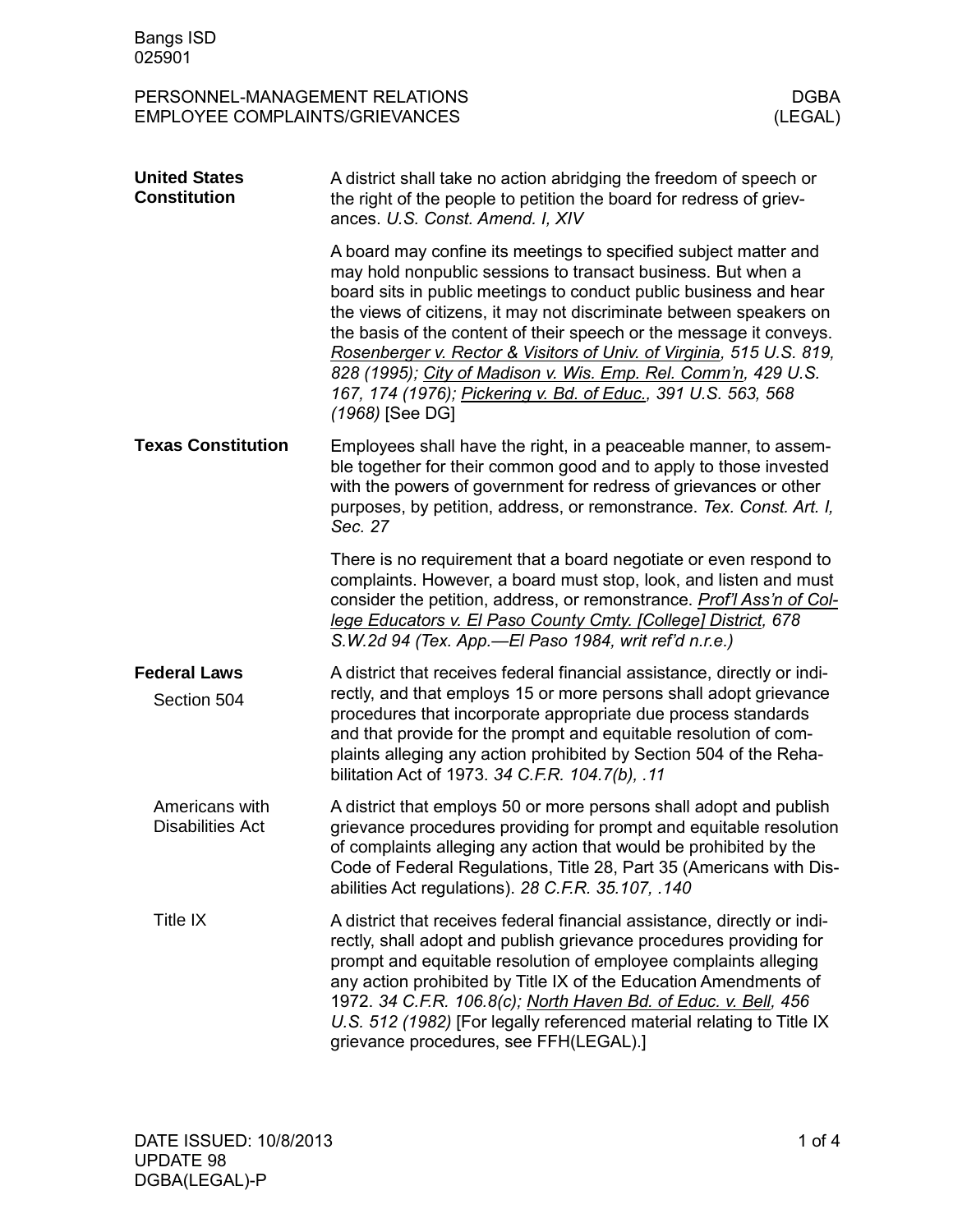PERSONNEL-MANAGEMENT RELATIONS DGBA<br>EMPLOYEE COMPLAINTS/GRIEVANCES (LEGAL) EMPLOYEE COMPLAINTS/GRIEVANCES

| <b>State Laws</b><br>Wages, Hours, | The prohibition against collective bargaining and strikes [see DGA]<br>does not impair the right of employees to present grievances con-                                                                                                                                                                                                                                                                                                                                                                                                                                            |
|------------------------------------|-------------------------------------------------------------------------------------------------------------------------------------------------------------------------------------------------------------------------------------------------------------------------------------------------------------------------------------------------------------------------------------------------------------------------------------------------------------------------------------------------------------------------------------------------------------------------------------|
| <b>Conditions of Work</b>          | cerning their wages, hours of employment, or conditions of work,<br>either individually or through a representative that does not claim<br>the right to strike. Gov't Code 617.005                                                                                                                                                                                                                                                                                                                                                                                                  |
|                                    | The term "conditions of work" should be construed broadly to in-<br>clude any area of wages, hours or conditions of employment, and<br>any other matter that is appropriate for communications from em-<br>ployees to employer concerning an aspect of their relationship.<br>Atty. Gen. Op. JM-177 (1984); Corpus Christi Fed. of Teachers v.<br>Corpus Christi Indep. Sch. Dist., 572 S.W.2d 663 (Tex. 1978)                                                                                                                                                                      |
|                                    | The statute protects grievances presented individually or individual<br>grievances presented collectively. Lubbock Prof'l Firefighters v. City<br>of Lubbock, 742 S.W.2d 413 (Tex. App.-Amarillo 1987, writ ref'd<br>$n.r.e.$ )                                                                                                                                                                                                                                                                                                                                                     |
| Representative                     | A district cannot deny an employee's representative, including an<br>attorney, the right to represent the employee at any stage of the<br>grievance procedure, so long as the employee designates the rep-<br>resentative and the representative does not claim the right to<br>strike. Lubbock Prof'l Firefighters v. City of Lubbock, 742 S.W.2d<br>413 (Tex. App.-Amarillo 1987, writ ref'd n.r.e.); Sayre v. Mullins,<br>681 S.W.2d 25 (Tex. 1984)                                                                                                                              |
|                                    | A district should meet with employees or their designated repre-<br>sentatives at reasonable times and places to hear grievances con-<br>cerning wages, hours of work, and conditions of work. The right to<br>present grievances is satisfied if employees have access to those<br>in a position of authority to air their grievances. However, that au-<br>thority is under no legal compulsion to take action to rectify the<br>matter. Atty. Gen. Op. H-422 (1974); Corpus Christi Indep. Sch.<br>Dist. v. Padilla, 709 S.W.2d 700 (Tex. App.-Corpus Christi, 1986,<br>no writ) |
| <b>Employment Policy</b>           | A district's employment policy must provide each employee with<br>the right to present grievances to the board.                                                                                                                                                                                                                                                                                                                                                                                                                                                                     |
|                                    | The policy may not restrict the ability of an employee to communi-<br>cate directly with a member of the board regarding a matter relat-<br>ing to the operation of a district, except that the policy may prohibit<br>ex parte communication relating to:                                                                                                                                                                                                                                                                                                                          |
|                                    | A hearing under Education Code Chapter 21, Subchapter E<br>1.<br>(Term Contracts) or F (Hearing Examiners); and                                                                                                                                                                                                                                                                                                                                                                                                                                                                     |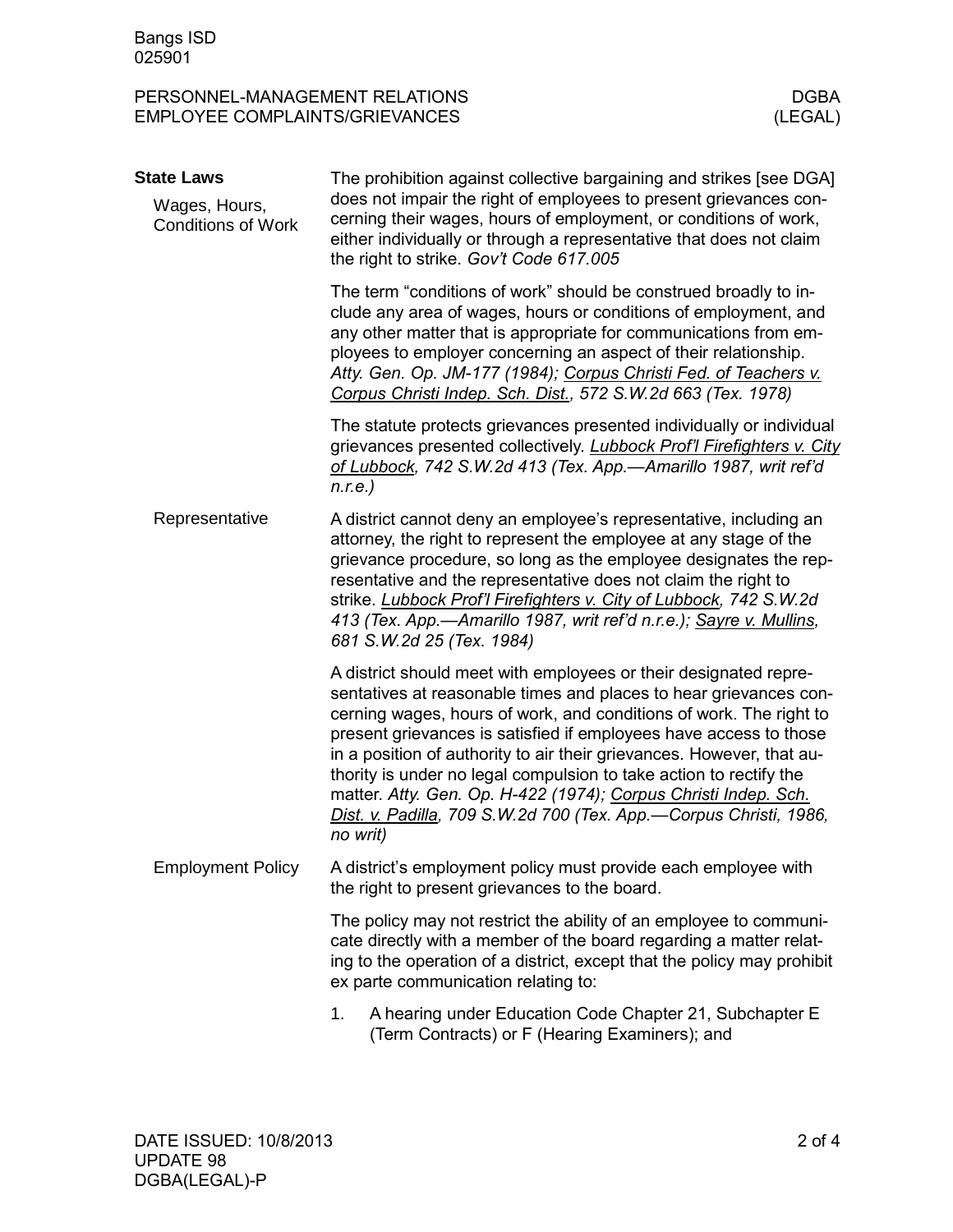## PERSONNEL-MANAGEMENT RELATIONS DERSONNEL-MANAGEMENT RELATIONS DEBA<br>EMPLOYEE COMPLAINTS/GRIEVANCES (LEGAL) EMPLOYEE COMPLAINTS/GRIEVANCES

|                             | Another appeal or hearing in which ex parte communication<br>2.<br>would be inappropriate pending a final decision by the board.                                                                                                                                                                                                                                                                                                                                                                                                            |
|-----------------------------|---------------------------------------------------------------------------------------------------------------------------------------------------------------------------------------------------------------------------------------------------------------------------------------------------------------------------------------------------------------------------------------------------------------------------------------------------------------------------------------------------------------------------------------------|
|                             | Education Code 11.1513                                                                                                                                                                                                                                                                                                                                                                                                                                                                                                                      |
| <b>Grievance Policy</b>     | A district's grievance policy must permit an employee to report a<br>grievance against a supervisor to a different supervisor if the em-<br>ployee alleges that the supervisor:                                                                                                                                                                                                                                                                                                                                                             |
|                             | 1.<br>Violated the law in the workplace; or                                                                                                                                                                                                                                                                                                                                                                                                                                                                                                 |
|                             | 2.<br>Unlawfully harassed the employee.                                                                                                                                                                                                                                                                                                                                                                                                                                                                                                     |
| Telephone<br>Representation | If a district's grievance policy provides for representation, the policy<br>must permit an employee's representative to represent the em-<br>ployee through a telephone conference call at any formal griev-<br>ance proceeding, hearing, or conference at which the employee is<br>entitled to representation according to the policy. This provision ap-<br>plies to grievances under Education Code 11.171(a) and only if the<br>district has the equipment necessary for a telephone conference<br>call.                                |
|                             | Education Code 11.171(a), (c)                                                                                                                                                                                                                                                                                                                                                                                                                                                                                                               |
| <b>Audio Recording</b>      | A district's grievance policy must permit an employee who reports<br>a grievance to make an audio recording of any meeting or pro-<br>ceeding at which the substance of a grievance that complies with<br>the policy is investigated or discussed. The implementation of an<br>employee's authorization to make an audio recording may not re-<br>sult in a delay of any time line provided by the grievance policy. A<br>district is not required to provide equipment for the employee to<br>make the recording. Education Code 11.171(b) |
| <b>Finality of Grades</b>   | An examination or course grade issued by a classroom teacher is<br>final and may not be changed unless the grade is arbitrary, errone-<br>ous, or not consistent with a district's grading policy applicable to<br>the grade, as determined by the board.                                                                                                                                                                                                                                                                                   |
|                             | A board's determination is not subject to appeal.                                                                                                                                                                                                                                                                                                                                                                                                                                                                                           |
|                             | Education Code 28.0214                                                                                                                                                                                                                                                                                                                                                                                                                                                                                                                      |
| <b>Open Meetings Act</b>    | A board is not required to conduct an open meeting to hear a com-<br>plaint or charge against an employee. However, a board may not<br>conduct a closed meeting if the employee who is the subject of the<br>hearing requests a public hearing. Gov't Code 551.074 [See BEC]                                                                                                                                                                                                                                                                |
| <b>Closed Meeting</b>       | A board may conduct a closed meeting on an employee complaint<br>to the extent required or provided by law. Gov't Code 551.082 [See<br><b>BEC1</b>                                                                                                                                                                                                                                                                                                                                                                                          |
|                             |                                                                                                                                                                                                                                                                                                                                                                                                                                                                                                                                             |